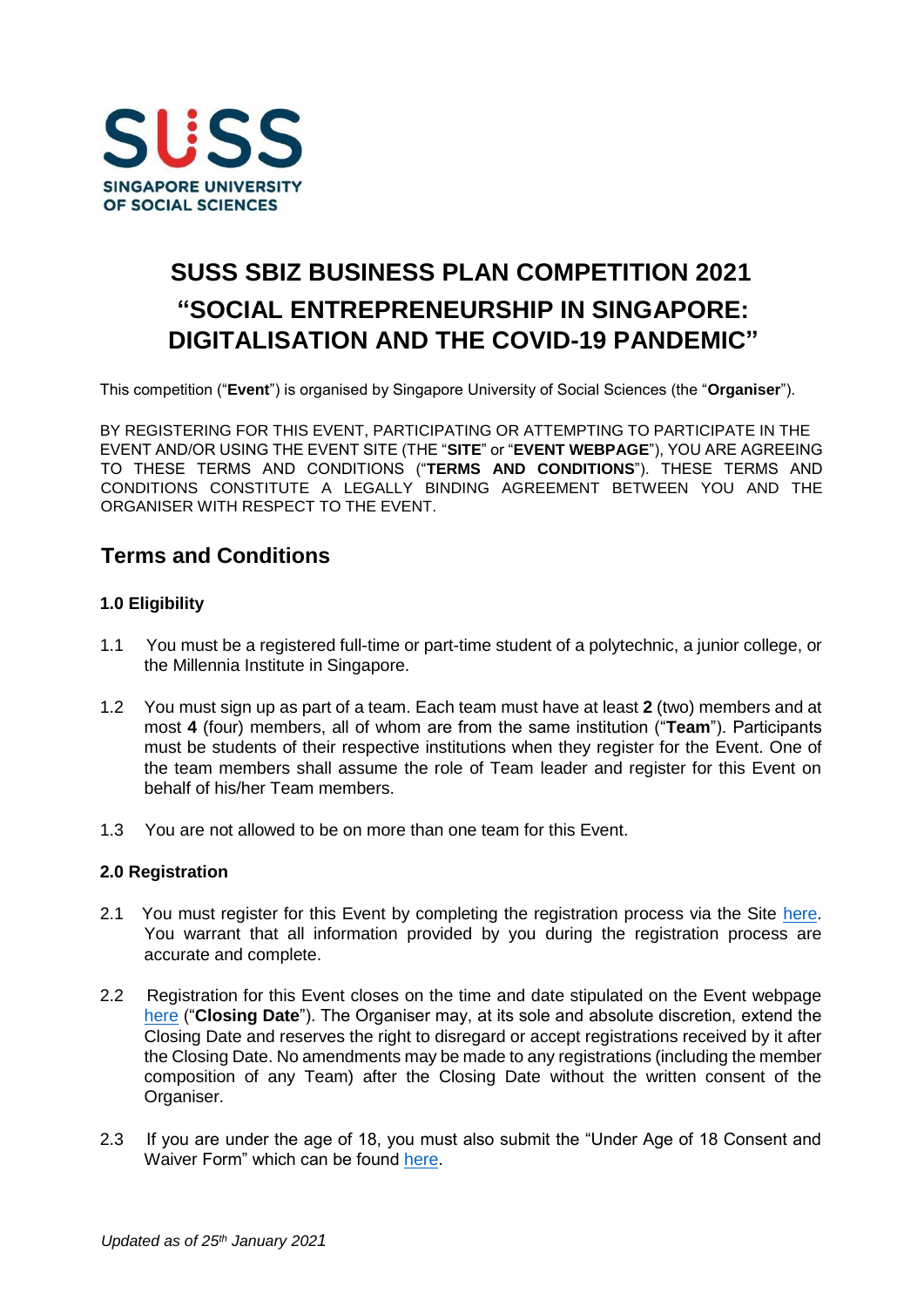2.4 The registration by the Team leader will bind all team members to these Terms and Conditions. The Organiser may also require each Team member to signify his/her agreement to these Terms and Conditions in a manner required by the Organiser. Each Team must be given a name chosen by its members. Any breach of these Terms and Conditions by you or any of your Team members may disqualify you and your Team from participating in this Event. If information provided during online registration is found to be incomplete and/or inaccurate, even if related to just one Team member, the entire Team concerned will be excluded from this Event.

## **3.0 Submission**

- 3.1 Each Team must submit its business plan ("**Proposal**") based on the requirements ("**Requirements**") specified by the Organiser. The Requirements will be posted online at the Event webpage [here.](https://www.suss.edu.sg/bpc2021) Each Team may only submit one Proposal. The Proposal must be original and has not been submitted to another competition or an earlier edition of this Event. A Proposal that does not fulfil the Requirements may be disqualified by the Organiser in its sole and absolute discretion.
- 3.2 The Organiser will provide you with an email address to submit your Proposal. The date/time stamp on your submission email will be used as the official submission date/time of your Proposal. For consideration in this Event, your Proposal must be submitted by your Team leader to the Organiser at the email address specified no later than the deadline stipulated on the Event webpage ("**Submission Deadline**"). Proof of submission is not proof of receipt. Your Proposal must include the full details of your Team (i.e., Team name, Team members' full names and institutions). Your Proposal should be prepared using Microsoft Word (or other equivalent) and saved using your Team name in form of a pdf (e.g., TEAMNAME.pdf). You may expect to receive an acknowledgment of receipt from the Organiser within five (5) working days of your submission email. It is your responsibility to follow up with the Organiser if you do not receive an acknowledgement. Proposals will not be returned. A "working day" in these Terms and Conditions means a day that banks in Singapore are open for business and excludes Saturdays, Sundays and gazetted public holidays.
- 3.3 The first round of judging will take place after the Submission Deadline. If your Proposal is shortlisted for entry into the final round, the Organiser will notify your Team leader via email. Finalists will be invited to the final round presentation ("**Finals**").
- 3.4 Finalists will pitch to the judges live online during the Finals. The date and time for the Finals and each Team's presentation timings will be announced on the Event webpage. Winners of the Finals will be announced after the presentation session.
- 3.5 You will comply with all instructions, directions and timelines that may be provided by the Organiser with respect to the administration and conduct of this Event, including on the format and manner of presenting or demonstrating your Proposal to the judges.
- 3.6 The Organiser reserves the right to change the days and time of any of the sessions for this Event due to technical or organisational needs by announcing such changes on the Event webpage.

## **4.0 Judging and Determination of Winners**

4.1 You Proposal will be judged by the panel of judges appointed by the Organiser.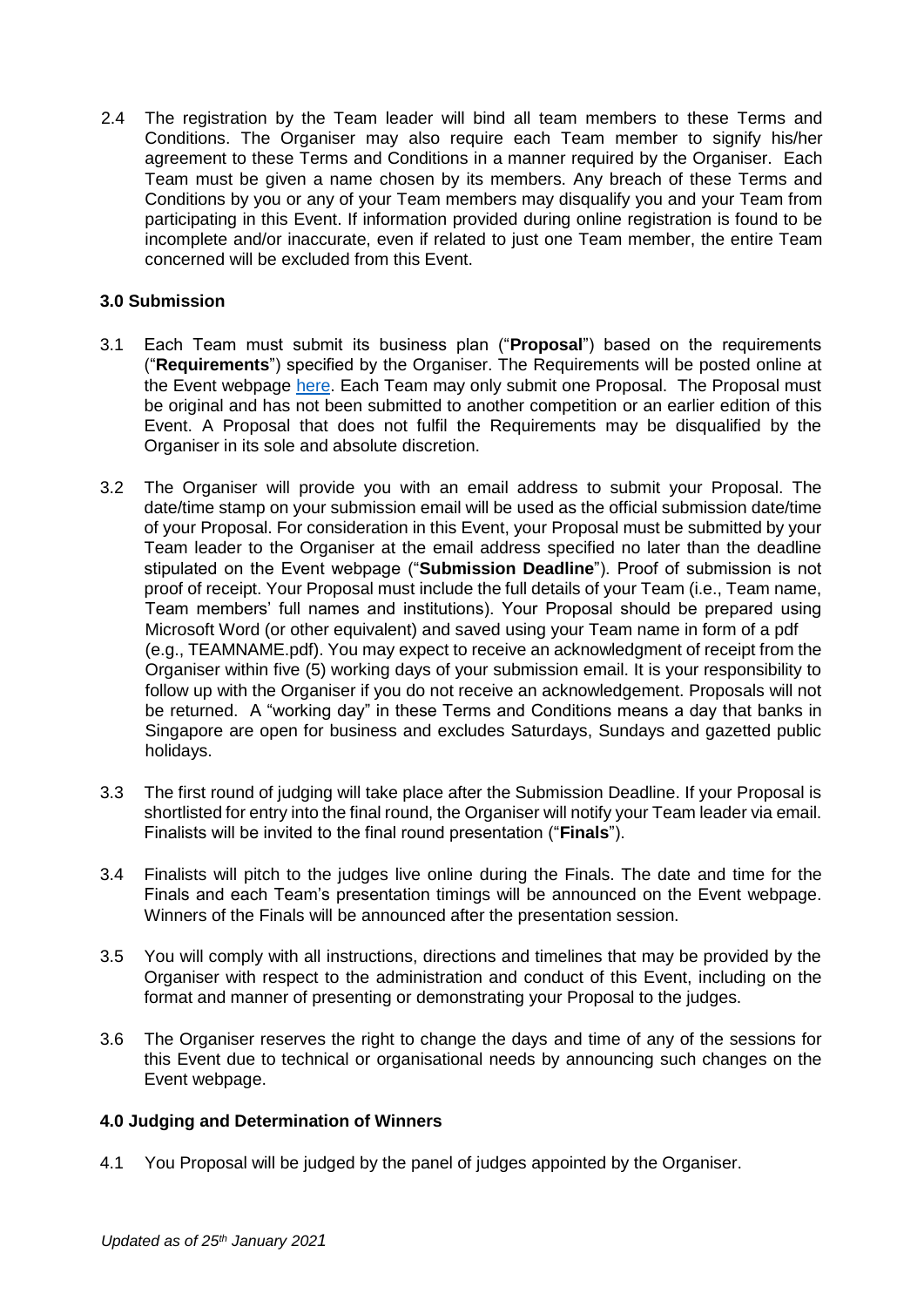- 4.2 All decisions by the judges are final and not subject to review, appeal or re-consideration.
- 4.3 The judges reserve the right not to award any prize if they, in their sole and absolute discretion, determine that there are no deserving ideas submitted.

#### **5.0 Prizes**

- 5.1 All prizes, including the prizes available and the eligibility criteria to receive prizes, are determined by the Organiser in its sole and absolute discretion. The Organiser reserves the right at any time to change the prizes available or eligibility criteria to receive prizes, including substituting any prize with other items.
- 5.2 The receipt of prizes is subject to availability (including any relevant sponsors having provided the relevant prizes and/or funding as anticipated by the Organiser).
- 5.3 All taxes and other expenses, costs or fees associated with the acceptance and/or use of any prize are the sole responsibility of the winning teams. Prizes cannot be transferred or substituted by any winner, including the exchange of it for cash or other prizes.

#### **6.0 Disqualification**

- 6.1 Your Team may, at any time, withdraw from further participation in this Event by giving written notice to the Organiser and stating the reason(s) for your withdrawal.
- 6.2 You may be immediately disqualified from participating (or further participation) in this Event if the Organiser in its sole and absolute discretion determine that:
	- (a) your Proposal (i) contains any element or content that is inappropriate, offensive, malicious or brings the Organiser into disrepute; (ii) violates the terms of use of any social media service, website, mobile application or any other platform used in connection with your Proposal; (iii) infringes the intellectual property rights of any third party; (iv) violates any applicable law; or (v) violates or does not comply with these Terms and Conditions; and/or
	- (b) you have engaged in any one of the following: (i) verbal abuse of another participant or Organiser's staff; (ii) inappropriate touching or harming of another participant or Organiser's staff; (iii) breach of these Terms and Conditions or any other agreement entered into in connection with this Event; (iv) compromising (or attempting to compromise) the spirit, integrity or legitimate operation of this Event including by cheating hacking, creating a malicious bot or other automated program or by committing fraud in any way; or (v) where continued participation may affect your health or personal well-being.
- 6.3 In exercising its rights of disqualification against you, the Organiser may, in its sole and absolute discretion, determine whether to disqualify your entire Team or any one or more members of your Team. If the Organiser only disqualifies certain member(s) of your Team, the remaining member(s), who are not disqualified, may elect to continue participating in this Event without the disqualified member(s), and without the right to replace any disqualified member(s).

#### **7.0 Personal Data**

7.1 Your personal data will be collected in the course of your participation in this Event, including during the registration process and the taking of your image in photographs or other recordings during this Event ("**Images**"). All personal data will be processed and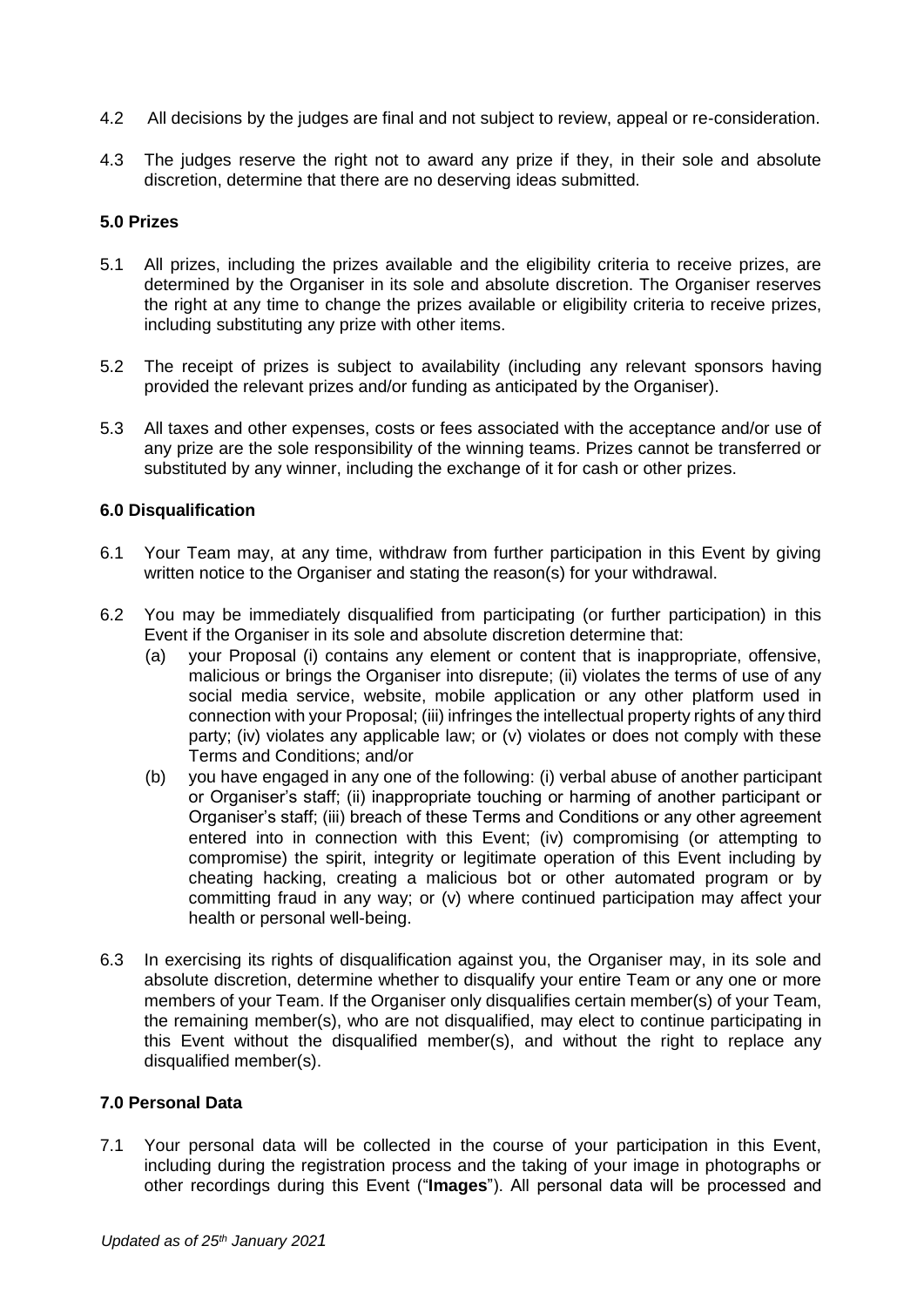retained by the Organiser in accordance with the *Personal Data Protection Act 2012* and the Organiser's privacy policy (available [here\).](http://www.suss.edu.sg/Privacy-Policy)

- 7.2 You consent to the Organiser's use and disclosure of your personal data for the purposes of (a) processing your registration; (b) administering and planning your participation in this Event; (c) maintaining of Event participants' database; (d) processing your prize vouchers or cash prize payment if your Team is one of the winning teams for this Event; (e) responding to your queries about this Event; (f) obtaining your feedback on your Event experience; and (g) sending updates and news on future events organised by the Organiser which may be of interest to you. It may be necessary for the Organiser to disclose your personal data with its agents/service providers in relation to the stated purposes as well as third parties funding and/or jointly organising this Event.
- 7.3 You consent to the Organiser's use of your personal data in connection with this Event, including the use of your name, publication of the Images on such media platforms that the Organiser may from time to time determine for the purposes of promoting or reporting on this Event without additional compensation, notification or permission, unless prohibited by law.
- 7.4 You agree that the Organiser has complete ownership of all Images, audiotapes and the like which may contain your likeness, image and/or voice, including the entire copyright, and the Organiser may use them for any purpose deemed as appropriate in connection with this Event. These uses include, but are not limited to, reproductions, advertisements, promotional videos, educational materials, and illustrations in any medium now known or later developed including the internet. You release the Organiser from any and all claims which arise out of or are in any way connected with such use.

## **8.0 Intellectual Property and Licensing**

- 8.1 You will retain ownership of any intellectual property created by you for this Event.
- 8.2 In consideration of your participation in this Event, you grant to the Organiser (the "**Licensee**"), a non-exclusive, transferable, perpetual, irrevocable, worldwide, royalty-free right and licence to use, modify, reproduce, distribute and create derivative works (or have others exercise such right and licence on its behalf) of all intellectual property in your Proposal. For the avoidance of doubt, the ownership of all intellectual property comprised in any derivative created by or for a Licensee shall vest solely in the Licensee.
- 8.3 The Organiser reserves the right to publicly display the work created by you during and in connection with this Event.

## **9.0 Warranties**

9.1 You represent, undertake and warrant that: (a) you have the requisite rights, licenses and consents to grant the licence in Clause 8 to the Licensee; (b) your Proposal will not be developed with software and tools, and will not incorporate any software and tools, that would prevent or restrict the Licensee from using, modifying, reproducing, distributing, creating derivative works from, or sub-licensing your Proposal, in the manner contemplated in Clause 8 or where such use, modification, reproduction, distribution or creation would require a Licensee to seek the consent of a third party; and (c) your Proposal will not infringe the intellectual property right or other proprietary right (including confidential information or trade secrets) of any third party.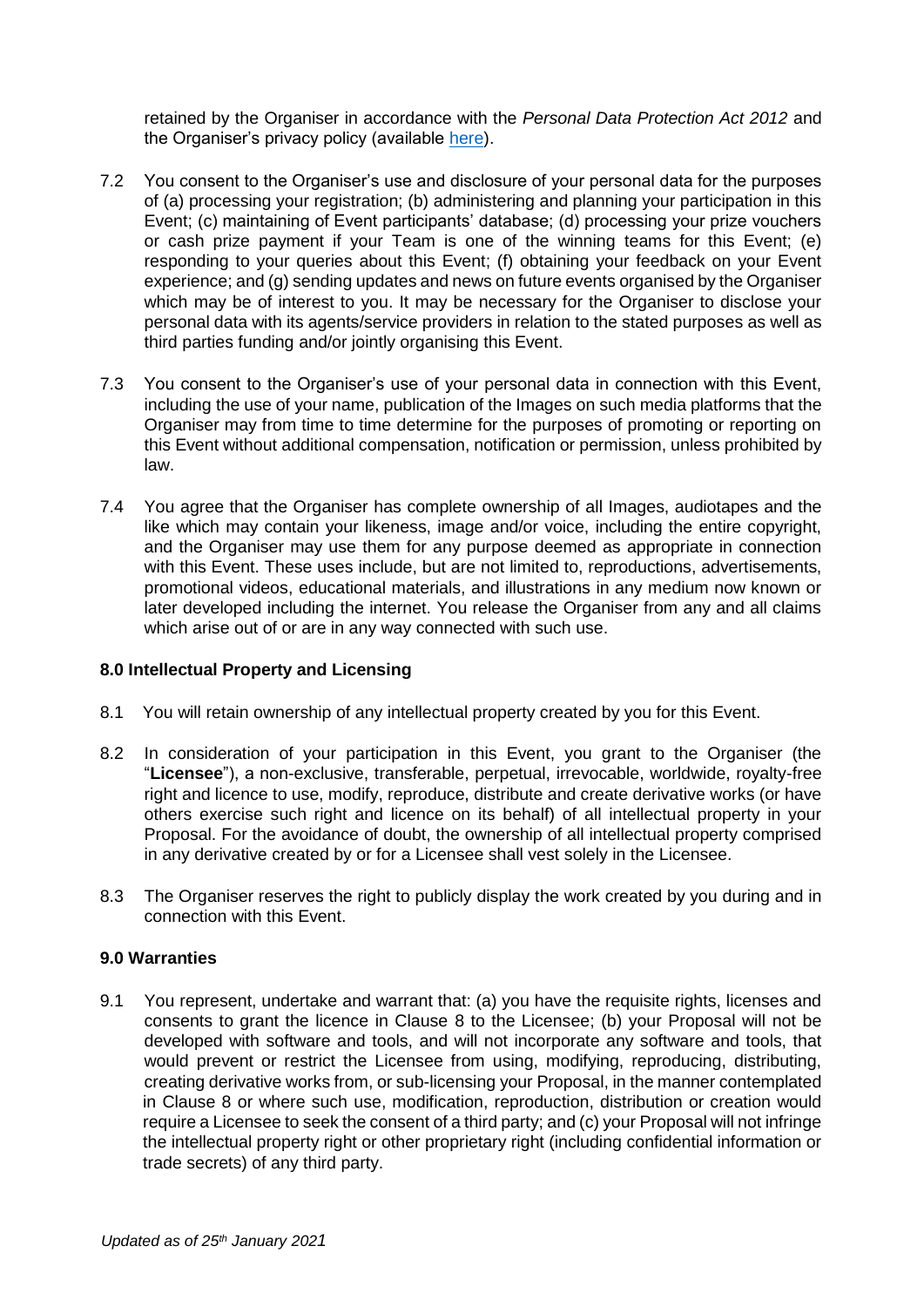9.2 You and/or each of your Team members undertake not to submit and/or present projects that have previously been submitted to other initiatives or previous editions of this Event.

## **10.0 Disclaimers**

- 10.1 This Event and any services or materials provided by the Organiser in connection with this Event, are made available on an "as is" and "as available" basis.
- 10.2 The Organiser disclaims all representations, conditions and warranties of any kind, whether express, implied or otherwise, in relation to this Event and the services or materials provided in connection with this Event. The Organiser further disclaims all liability in respect of this Event, to the extent permissible by law. Notwithstanding any part of these terms, the Organiser reserves the right to discontinue, terminate or postpone this Event at any time, in its sole and absolute discretion, without prior notice to you, and without incurring any liability to you.

## **11.0 Limitation of Liability**

11.1 In no event shall the Organiser be liable to you for any special, indirect, incidental, consequential damage of any nature whatsoever, including any loss of profits, loss of revenue, contracts, anticipated savings or business, pure economic loss, loss or corruption of data, loss of opportunity and/or expectation loss. To the extent that the Organiser may be liable to you, its aggregate liability to you, whether in contract, tort (including negligence) or otherwise for any and all losses, damage or liabilities caused or arising from any breach, failure or default in performing any of its obligations (whether arising under these terms or at law), and regardless of the number of claims, shall not exceed the aggregate sum of S\$100.

## **12.0 Indemnities**

12.1 In the event of any breach of these Terms and Conditions by you, or any act or omission which results in a breach, you shall indemnify, keep indemnified and hold the Organiser harmless from and against all actions, proceedings, claims, demands, loss, damages, costs, legal costs and other expenses of any nature which may be made or brought against or suffered or incurred by the Organiser, whether directly or indirectly.

## **13.0 General Provisions**

- 13.1 Clauses 7, 8, 10, 11 and 12 shall survive the conclusion of this Event or the termination of these Terms and Conditions. These Terms and Conditions form the entire agreement between the parties in relation to this Event and supersede any other representations or arrangements relating to this Event.
- 13.2 The invalidity, illegality or unenforceability of any part of these Terms and Conditions shall not affect the validity, legality and enforceability of other parts. A waiver of a party's rights shall be in writing and shall not prevent the party's further exercise of the same or any other right.
- 13.3 No third party shall have any right to enforce or enjoy the benefits of these Terms and Conditions under the Contracts (Rights of Third Parties) Act (Cap. 53B).
- 13.4 These Terms and Conditions shall be governed by and construed in accordance with the laws of Singapore. In the event of any dispute arising out of or relating to the Event or these